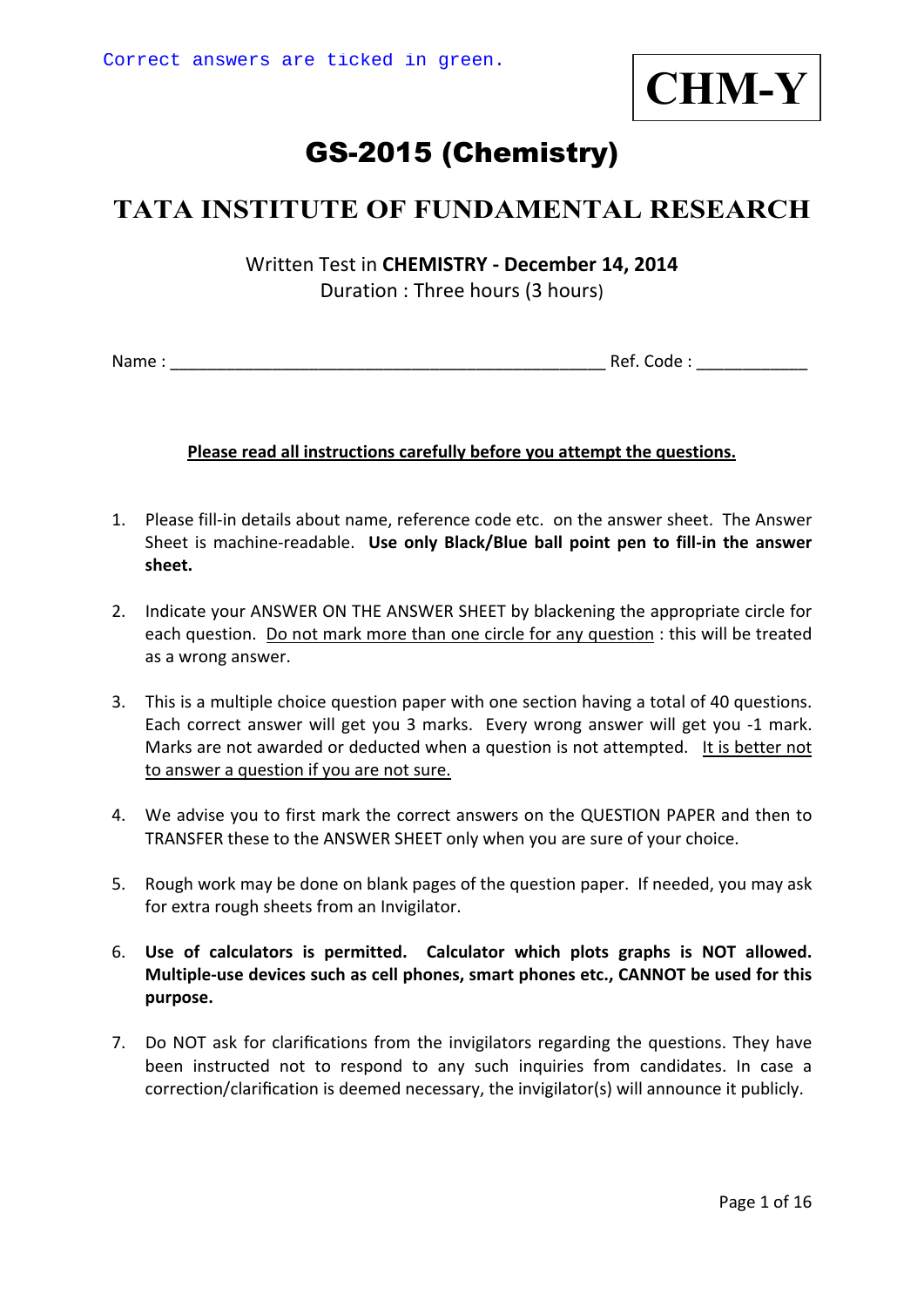#### **SOME USEFUL DATA**

Avogadro number =  $6.02 \times 10^{23}$  mol<sup>-1</sup> e =  $1.6 \times 10^{-19}$  C<br>RT/F = 0.0257 V at 25°C h =  $6.626 \times 10^{-34}$  J s  $RT/F = 0.0257$  V at  $25^{\circ}$ C Faraday constant =  $96500$  C/mol Boltzmann constant k =  $1.38\times10^{-23}$  J K<sup>-1</sup>  $E_n = -\frac{E}{2n^2}$ 2 2*n*  $-\frac{Z^2}{\sqrt{2}}$  a.u. for hydrogen like atom Mass of an electron =  $9.109\times10^{-31}$  kg Average velocity =  $\sqrt{\frac{m}{\pi}}$  *m kT* π 8 For  $H_3PO_4$ , pK<sub>1</sub> = 2.16, pK<sub>2</sub> = 7.21, pK<sub>3</sub> = 12.32

 $c = 3 \times 10^8$  m s<sup>-1</sup>  $R = 8.314$  J K<sup>-1</sup> mol<sup>-1</sup>

1. Thiols are important molecular species present in cells and can mediate cell signaling processes. A procedure for detecting thiols has been recently reported based on the following reaction. Predict the structures of reaction products.



- 2. Free water pKa is 15.7 at 25 $^{\circ}$ C. Based on the free water pKa benchmark, arrange the acidity of the "bound" water molecules in increasing order within the following metal‐ aqua complexes: [Mn(H<sub>2</sub>O)<sub>6</sub>]<sup>2+</sup>, [Cu(H<sub>2</sub>O)<sub>5</sub>]<sup>2+</sup>, [Ca(H<sub>2</sub>O)<sub>8</sub>]<sup>2+</sup>, [Sr(H<sub>2</sub>O)<sub>8</sub>]<sup>2+</sup>
	- A)  $Ca^{2+}$  < Mn<sup>2+</sup> < Cu<sup>2+</sup> < Sr<sup>2+</sup>
	- B)  $\text{Mn}^{2+} < \text{Cu}^{2+} < \text{Sr}^{2+} < \text{Ca}^{2+}$
	- C)  $Sr^{2+} < Ca^{2+} < Mn^{2+} < Cu^{2+}$
	- D) All have same acidities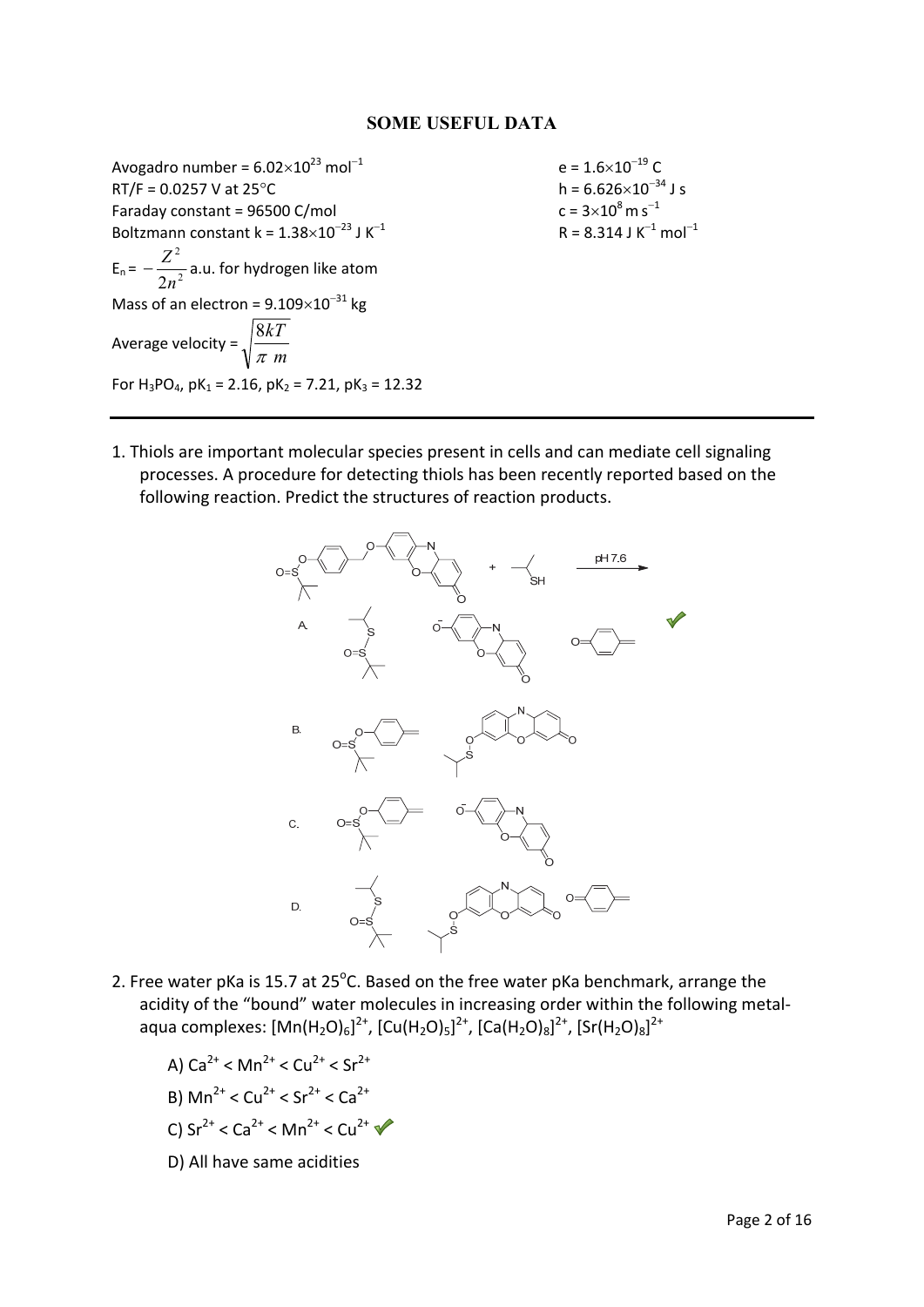3. The state of a certain amount of a gas, not necessarily ideal, is changed from **A** to **B** in various hypothetical paths, as shown below. The total amount of the gas remains constant. Which of the following paths are physically realizable?



- 4. An electron can transfer from state D to state A with a rate  $k_{DA}$ . The intrinsic (in the absence of any charge transfer between states D and A) lifetimes of charge transfer states D and A are  $\tau_D$  and  $\tau_A$ , respectively. Assuming that initially the electron is in state D, under what conditions would  $k_{DA}$  be completely determined in terms of the overall rate at which the electron leaves the combined D+A system.
	- A)  $k_{DA} \gg 1/\tau_D$  and  $k_{DA} \gg 1/\tau_A$
	- B)  $k_{DA}$  >> 1/ $\tau_D$  and  $k_{DA}$  << 1/ $\tau_A$
	- C)  $k_{DA} \ll 1/\tau_D$  and  $k_{DA} \gg 1/\tau_A$
	- D)  $k_{DA} \ll 1/\tau_D$  and  $k_{DA} \ll 1/\tau_A$
- 5. If  $\Psi(x,t)$  can be expressed as a product of two functions f(t)g(x), where f(t) has the form *exp*[‐(iEt/ħ)] then it can be shown that the probability of finding the particle between x and  $(x + dx)$ 
	- A) Equal to 1
	- B) Is independent of time  $\blacktriangledown$
	- C) Can be obtained by solving Time Dependent Schrodinger Equation
	- D) Can be obtained by solving Time Independent Schrodinger Equation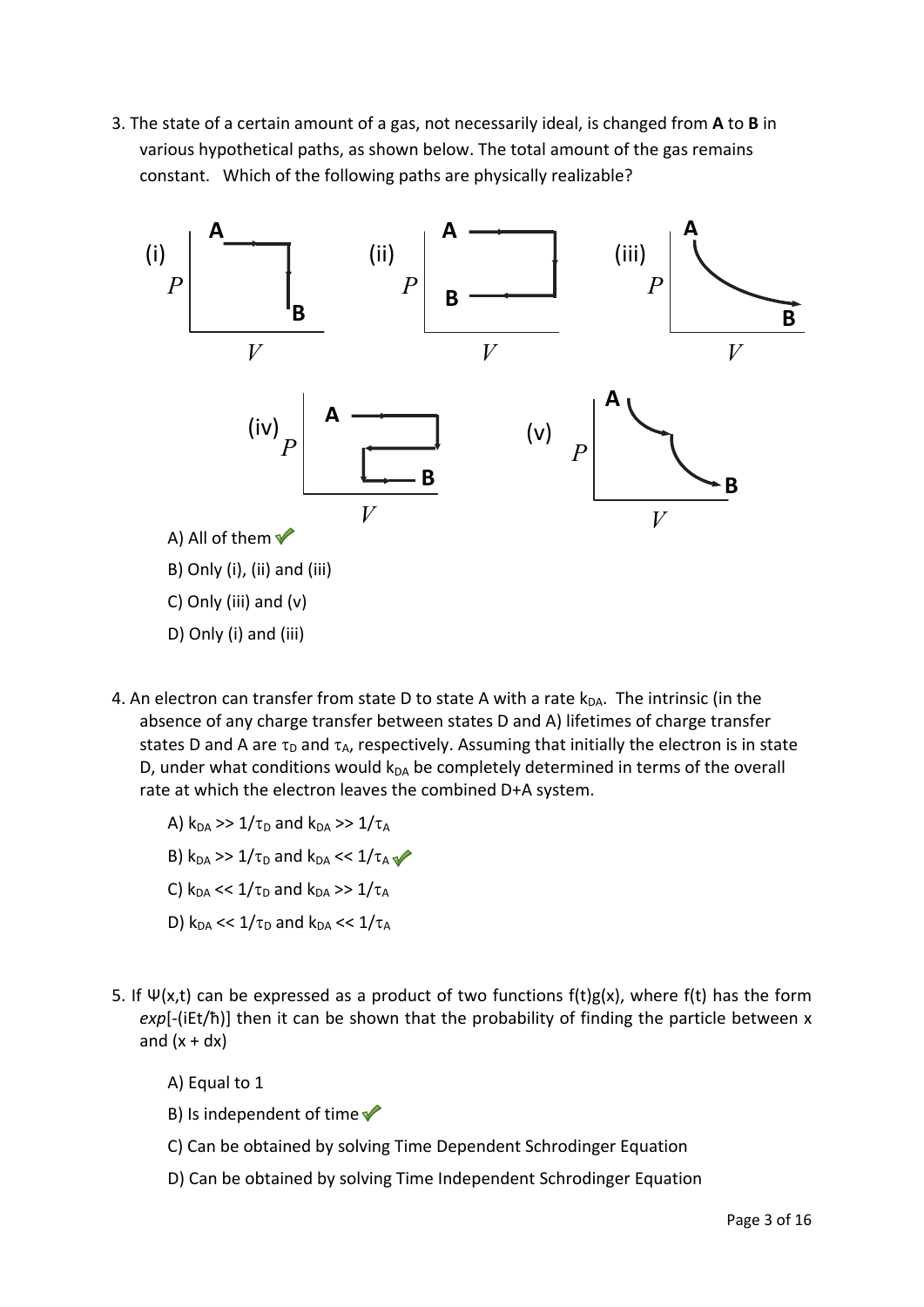- 6. An aqueous solution contains 0.300 mole L<sup>-1</sup> of KH<sub>2</sub>PO<sub>4</sub> and 0.0150 mole L<sup>-1</sup> of K<sub>2</sub>HPO<sub>4</sub>. Which of the following statements is true about this solution?
	- A) It can act as a buffer solution around  $pH \approx 7.0$
	- B) It can act as a buffer solution around  $pH = 12$
	- C) Its pH will approximately equal to 6.9
	- D) Both A and C  $\checkmark$
- 7. Consider the trigonometric function  $\frac{\cos A + \sin A + 1}{\cos A + \sin A 1}.$  $\cos A - \sin A + 1$  $+ \sin A -\sin A +$  $A + \sin A$  $\frac{A-\sin A+1}{A-\sin A}$ . It can be simplified as
	- A)  $\frac{1}{1-\sec A + \tan A}$  $A - \tan A$  $1 - \sec A + \tan A$  $1 + \sec A - \tan A$  $-$  sec  $A$  +  $+ \sec A -$ B) cosec  $A$  + cot  $A$ C)  $1/(\csc A - \cot A)$ D) All of the above  $\blacktriangledown$
- 8. For a harmonic oscillator in its ground state i.e. **v** = 0 state, the energy is given by E= 1/<sub>2</sub>hv, where v is the vibrational frequency. This is due to its
	- A) Kinetic energy
	- B) Potential energy
	- C) Sum of kinetic and potential energy  $\sqrt{\phantom{a}}$
	- D) Heat of formation
- 9. If the peak in the mass spectrum of  $C_2F_6$  at mass number 138 is 100 units tall, what will be the heights of the peaks at mass numbers 139 and 140. (Isotopic abundances: 12C, 98.89%; 13C, 1.11%; 19F, 100%)
	- A) 2.24 and  $0.0126$
	- B) 1.12 and 0.0126
	- C) 50 and 25
	- D) 2.24 and 0.025
- 10. The molar absorption coefficient of sea water in the visible region is 6.2 x  $10^{-5}$  M<sup>-1</sup>cm<sup>-1</sup>. What will be depth from the sea surface at which the intensity of light becomes one‐ tenth of that at the surface?
	- A) 2.9 m $\sqrt{ }$
	- B) 0.9 m
	- C) 1.1 m
	- D) 8.0 m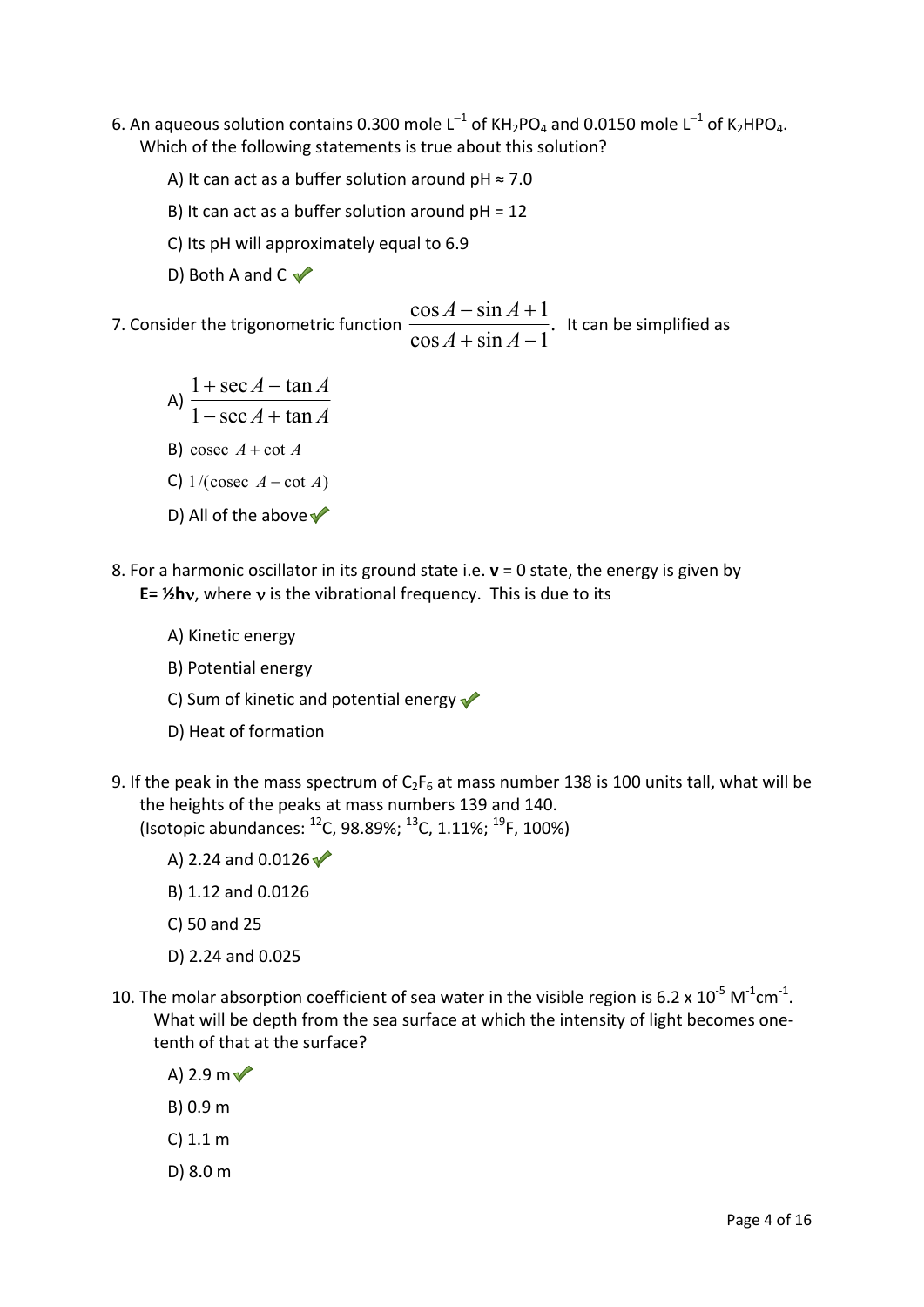- 11. According to the Nernst equation, the potential of an electrode changes by 59.2 mV whenever the ratio of the oxidized and the reduced species changes by a factor of 10 at 25  $\degree$ C. What would be the corresponding change in the electrode potential if the experiment is carried out at 30  $^{\circ}$ C?
	- A) 59.2 mV
	- B) 71.0 mV
	- C) 60.2 mV $\sqrt{}$
	- D) None of the above
- 12. Consider the following reaction:

$$
Au + O_2 + 3F_2 \rightarrow [O_2]^+ + [AuF_6]^-
$$

Which statement is correct about the redox changes in this reaction?

- A) Au is oxidized; O is oxidized; F is reduced  $\blacklozenge$
- B) Au is reduced; O is oxidized; F is reduced
- C) Au is oxidized; O does not undergo a redox change; F is reduced
- D) Au is reduced; O is oxidized; F does not undergo a redox change
- 13. For a particle undergoing quantum tunneling through a barrier, which of the following is NOT true:
	- A) The amplitude of particle wave function after passing the barrier decreases with an increase in tunneling distance
	- B) The probability of finding the particle after passing the barrier decreases with increase in tunneling barrier height
	- C) The energy of the particle after crossing the barrier decreases with increase in tunneling distance
	- D) The change in the phase of the particle wave function upon transmission is proportional to the tunneling distance
- 14. A common characteristic of conducting polymers, such as polypyrrole and polythiophene, which make them conduct electricity is
	- A) The presence of stereogenic centers of the same configuration
	- B) A monodisperse distribution in molecular weight
	- C) Conjugation throughout the polymer chain  $\sqrt{\ }$
	- D) A very low glass transition temperature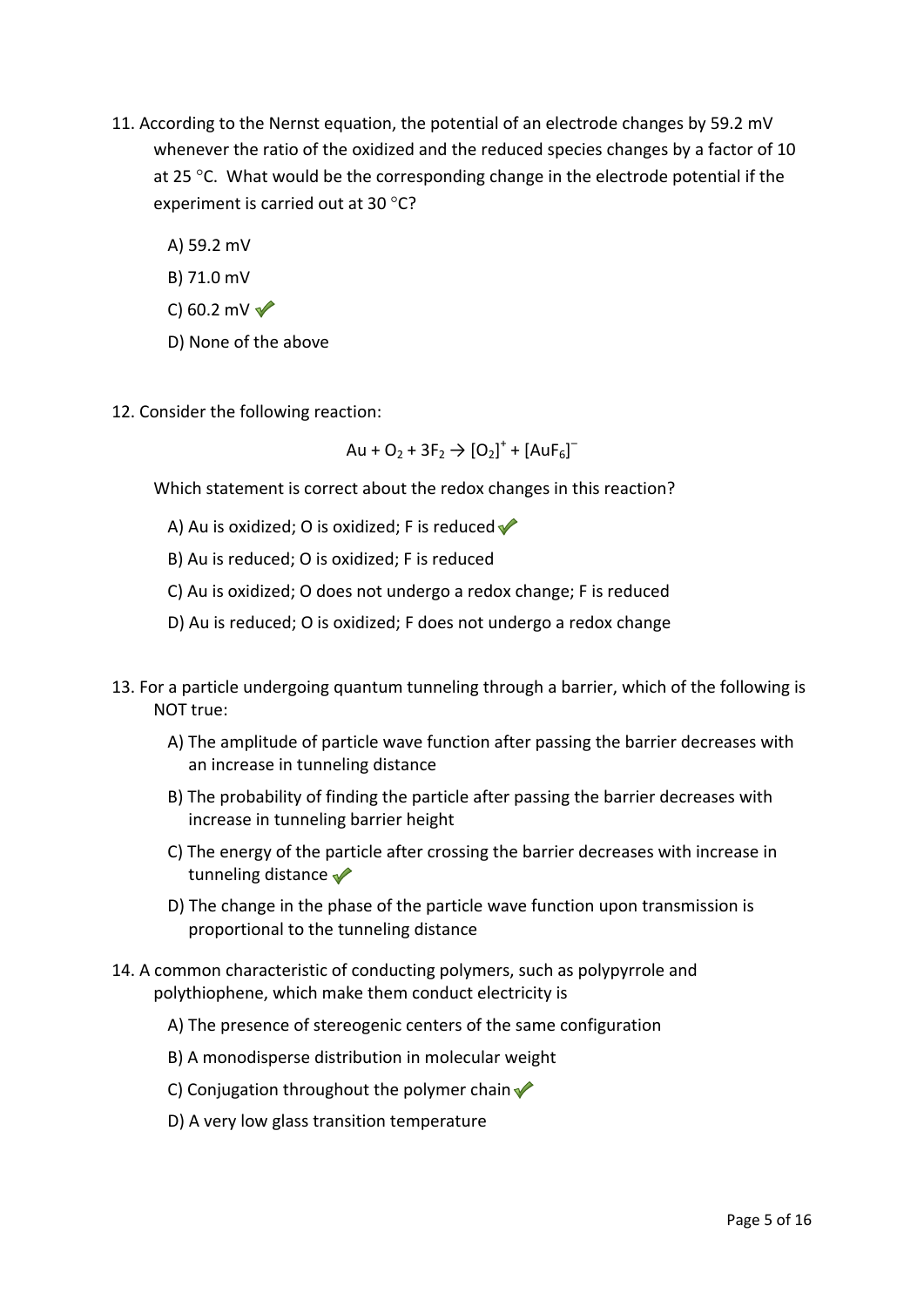15. Formation of *Z* from *X* is theoretically expected to obey the following kinetic scheme.

$$
X \xrightarrow[k_{-1}]{k_1} Y \xrightarrow[k_{-2}]{k_2} Z
$$

An experimentalist wants to verify the above scheme, but can observe and measure the concentration of only *X* or *Z*. Is it possible that under certain conditions, the measurements of [*X*] or [*Z*] as function of time would lead the experimenter to conclude that the kinetic scheme is as given below, and that the species *Y* is absent?

$$
X \begin{array}{ccc} k_{\text{obs}} \\ \hline k_{-\text{obs}} \end{array} Z
$$

A) No, that is not possible

- B) Yes, if  $k_{-1} >> k_1$  and  $k_{-2} >> k_2$
- C) Yes, if 2 2 1 1  $\frac{k_1}{k_1} = \frac{k_2}{k_2}$ *k k k*
- D) Yes, if [Y] attains a steady-state concentration during the experiment **↓**

#### 16. A catalyst:

- A) Participates in the reaction  $\sqrt{\phantom{a}}$
- B) Does not affect a reaction energy path
- C) Always decreases the rate for a reaction
- D) Always increases the activation energy for a reaction
- 17. For Co in oxidation state II, predict the overall charges of the coordination complexes shown in the reactions below:

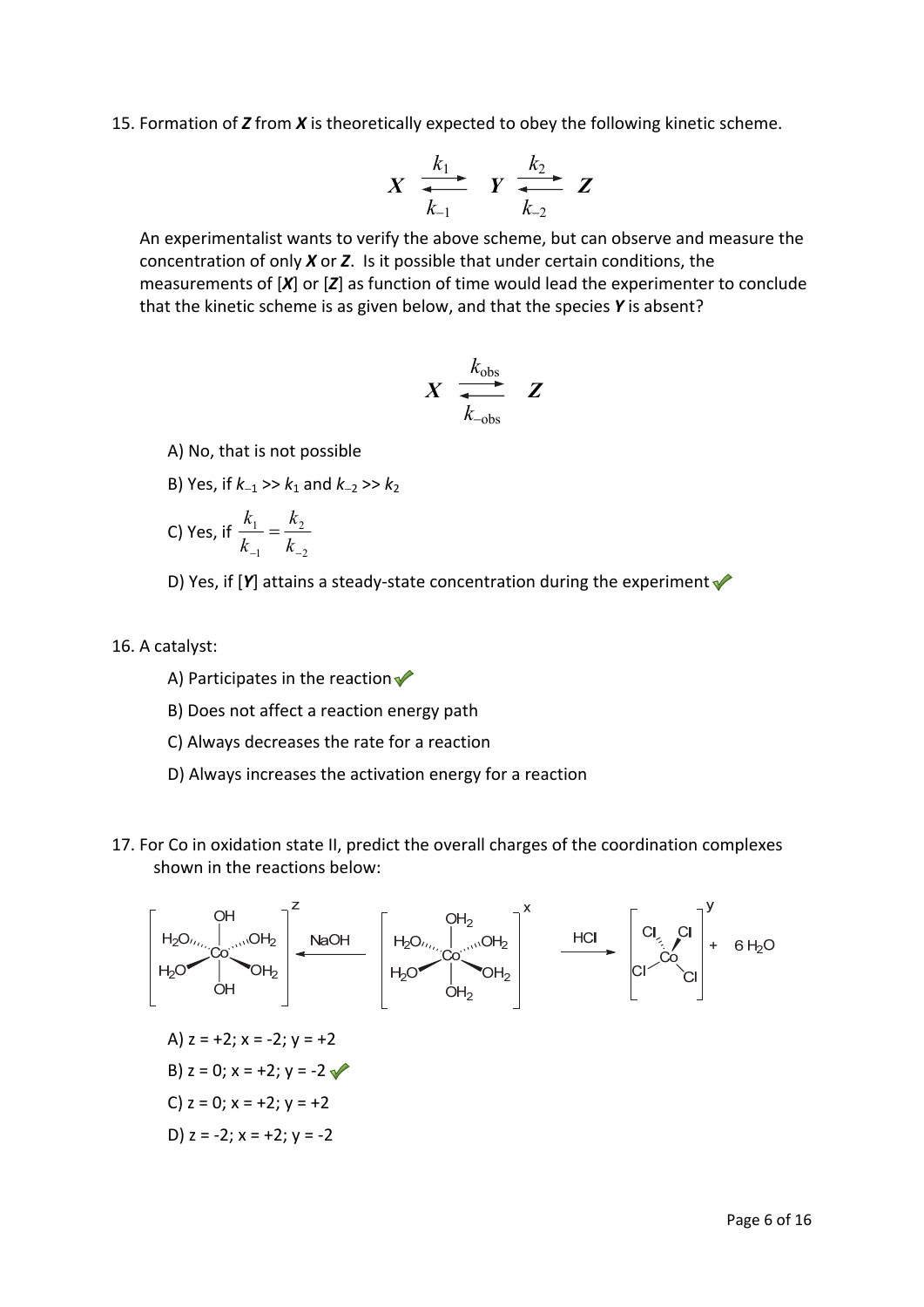#### 18. Which of the following monomers do you expect to find in a RNA molecule?



- 19. NaCl, KCl, NaBr and KBr crystallize in FCC lattices. Their anion and cation touch along the edge of the unit cell. The dimensions of their unit cells are 562.8 pm, 627.7 pm, 596.2 pm, and 658.6 pm, respectively. From these data, what can you say about the size of the ionic radii (within an error of about 5%)?
	- A) Ionic radii of the cations depend on the nature of the anions
	- B) Ionic radii of the anions depend on the nature of the cations
	- C) Both (*A*) and (*B*)
	- D) Ionic radii are independent of the counter ions $\blacklozenge$
- 20. How many normal modes does the **CO2** molecule have? What if the **C** and the **O** atoms were constrained to move in one dimension?
	- A) 4 normal modes for free **CO<sub>2</sub>** and 4 for constrained **CO<sub>2</sub>**
	- B) 3 normal modes for free **CO**<sub>2</sub> and 2 for constrained **CO**<sub>2</sub>
	- C) 3 normal modes for free CO<sub>2</sub> and 3 for constrained CO<sub>2</sub>
	- D) 4 normal modes for free **CO**<sub>2</sub> and 2 for constrained **CO**<sub>2</sub> ↓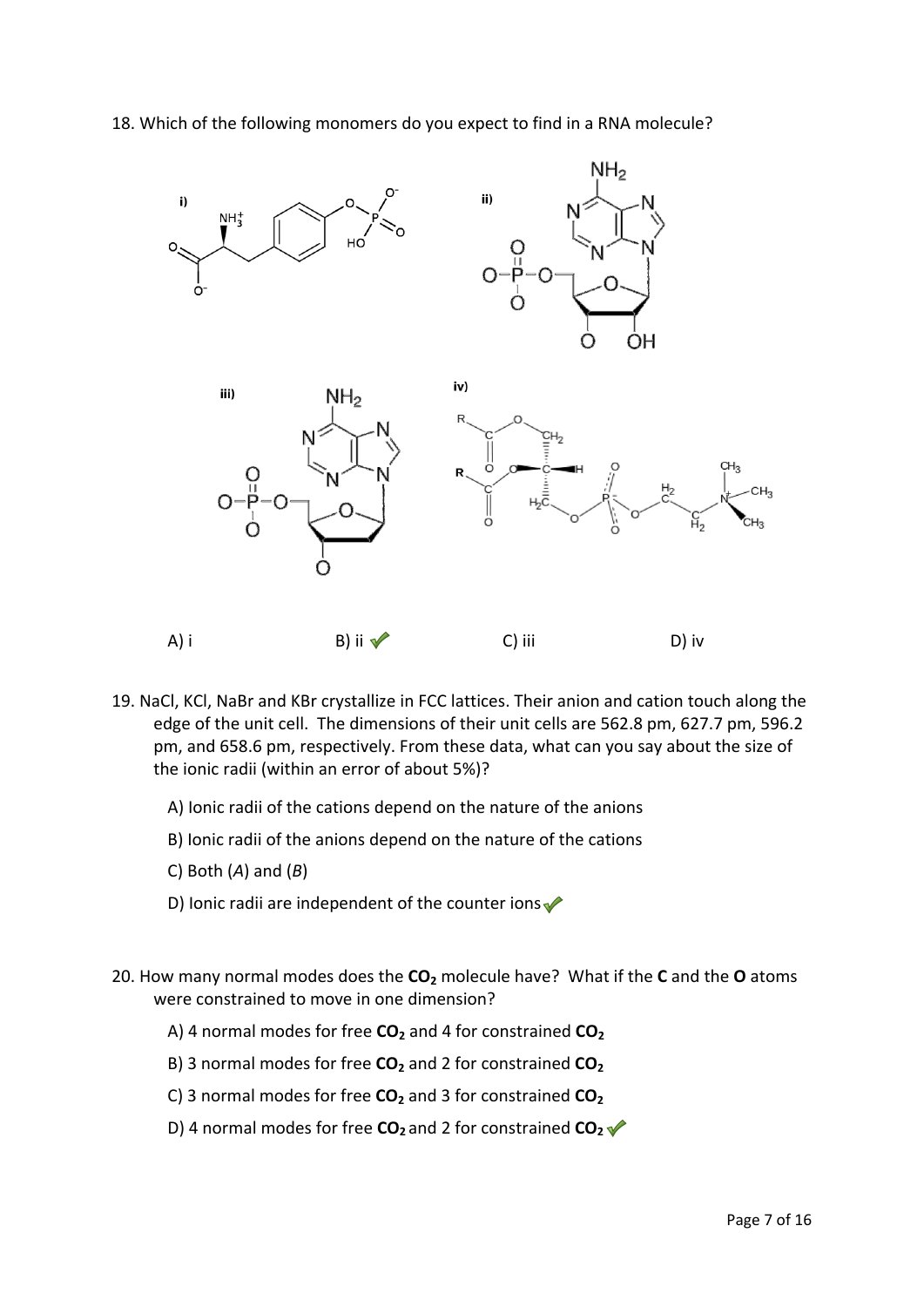21. Degenerate C‐C coupling reactions are very important for synthesizing supramolecular organic structures. Name the reagents **X**, **Y** and **Z** that would be necessary to make the  $C_3$  symmetric product?



- 22. Which of the following cannot act as a chelating agent?
	- A)  $HC(CH_2CH_2NH_2)_3$
	- B)  $CH_3NHCH_2CH_2CH_3$
	- C)  $N(CH_2CH_2NH_2)_3$
	- D) H<sub>2</sub>NCH<sub>2</sub>CH<sub>2</sub>CH<sub>2</sub>NH<sub>2</sub>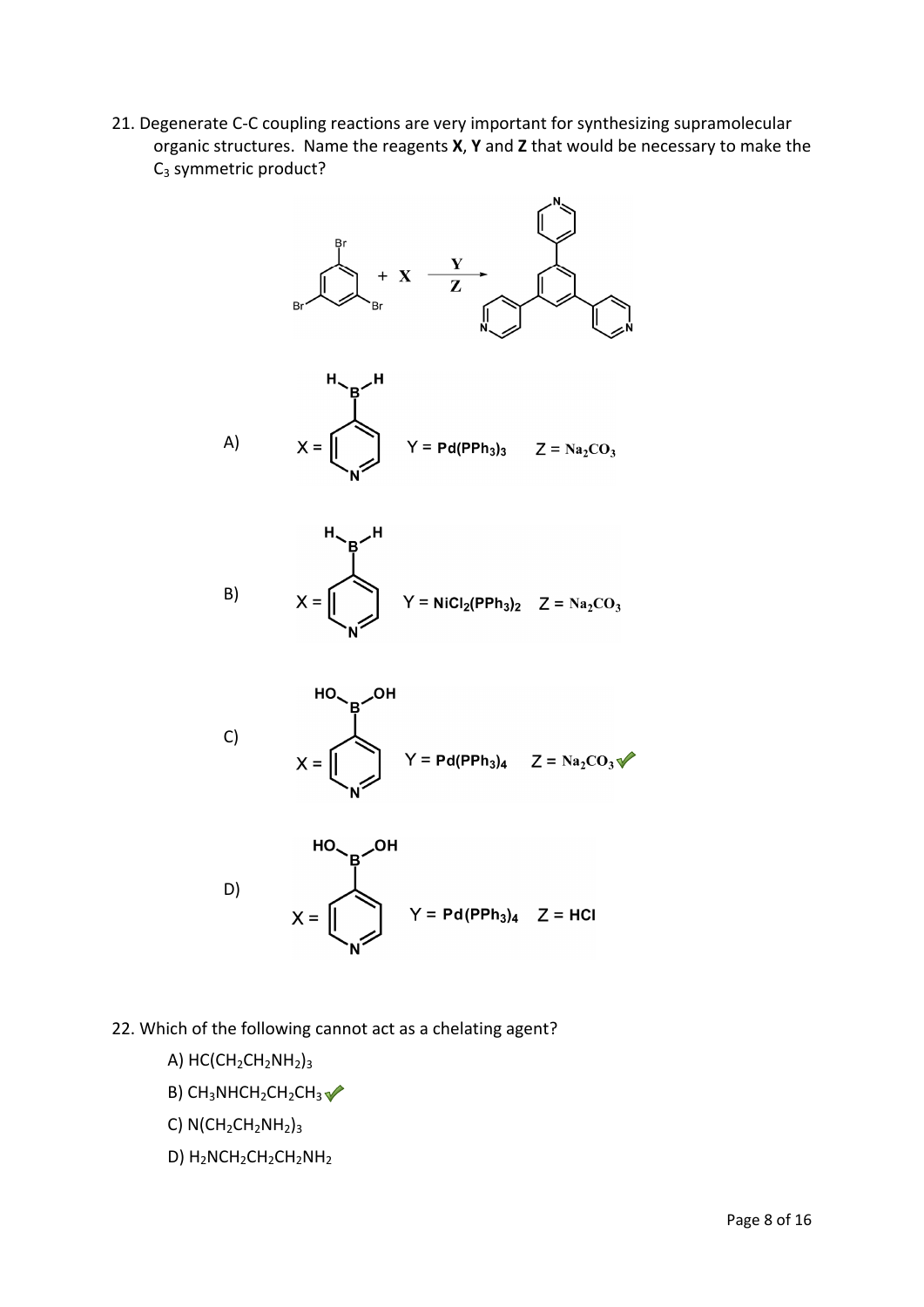23. Which of the following is the curve  $x = y^2$ .



24. The combustion of ethane  $(C_2H_6)$  is represented by the following reaction:

 $2 C_2H_6(g) + 7 O_2(g)$   $\rightarrow$  4 CO<sub>2</sub>(g) + 6 H<sub>2</sub>O(l)

Which of the following is TRUE for the above reaction?

- A) The rate of consumption of ethane is seven times faster than the rate of consumption of oxygen
- B) Water is formed at a rate equal to two-thirds the rate of formation of  $CO<sub>2</sub>$
- C) The rate of consumption of oxygen equals the rate of formation of water
- D) CO<sub>2</sub> is formed twice as fast as ethane is consumed  $\blacklozenge$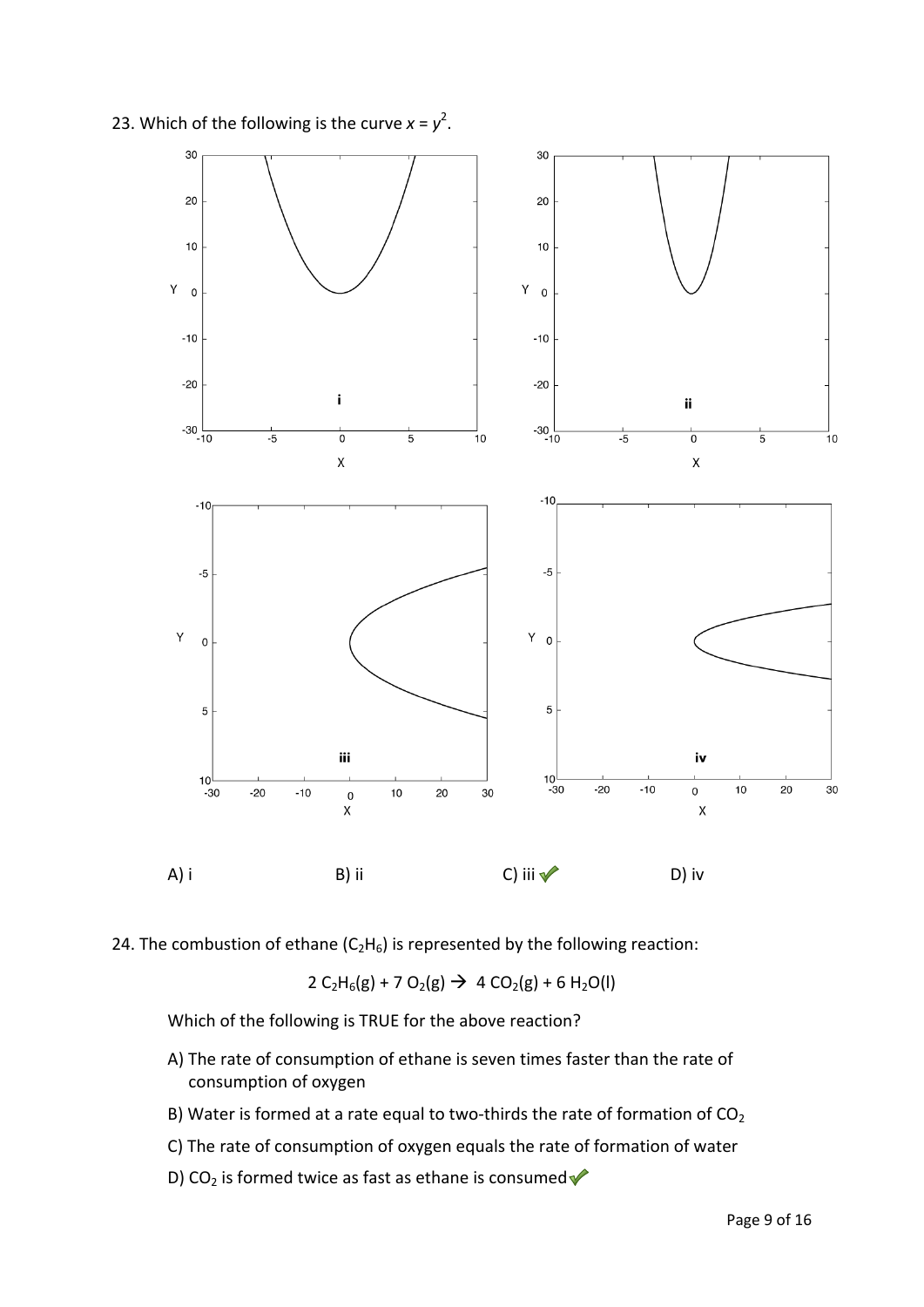25. A pure substance can exist in several different phases *A*, *B*, *C*, …. Its partial phase diagram is shown below.



Which of the following statements is correct about the above diagram?

- A) The diagram is correct in all respects
- B) The diagram is wrong as it has more than one triple point
- C) A phase diagram cannot have an island, such as *D*
- D) The point  $\gamma$  cannot be present in any phase diagram
- 26. Which of the following plots represent(s) the Arrhenius rate equation,  $k = Ae^{-Ea/RT}$  with *A* =  $3x10^7$  s<sup>-1</sup> and E<sub>a</sub> =  $3x10^4$  J/mol.

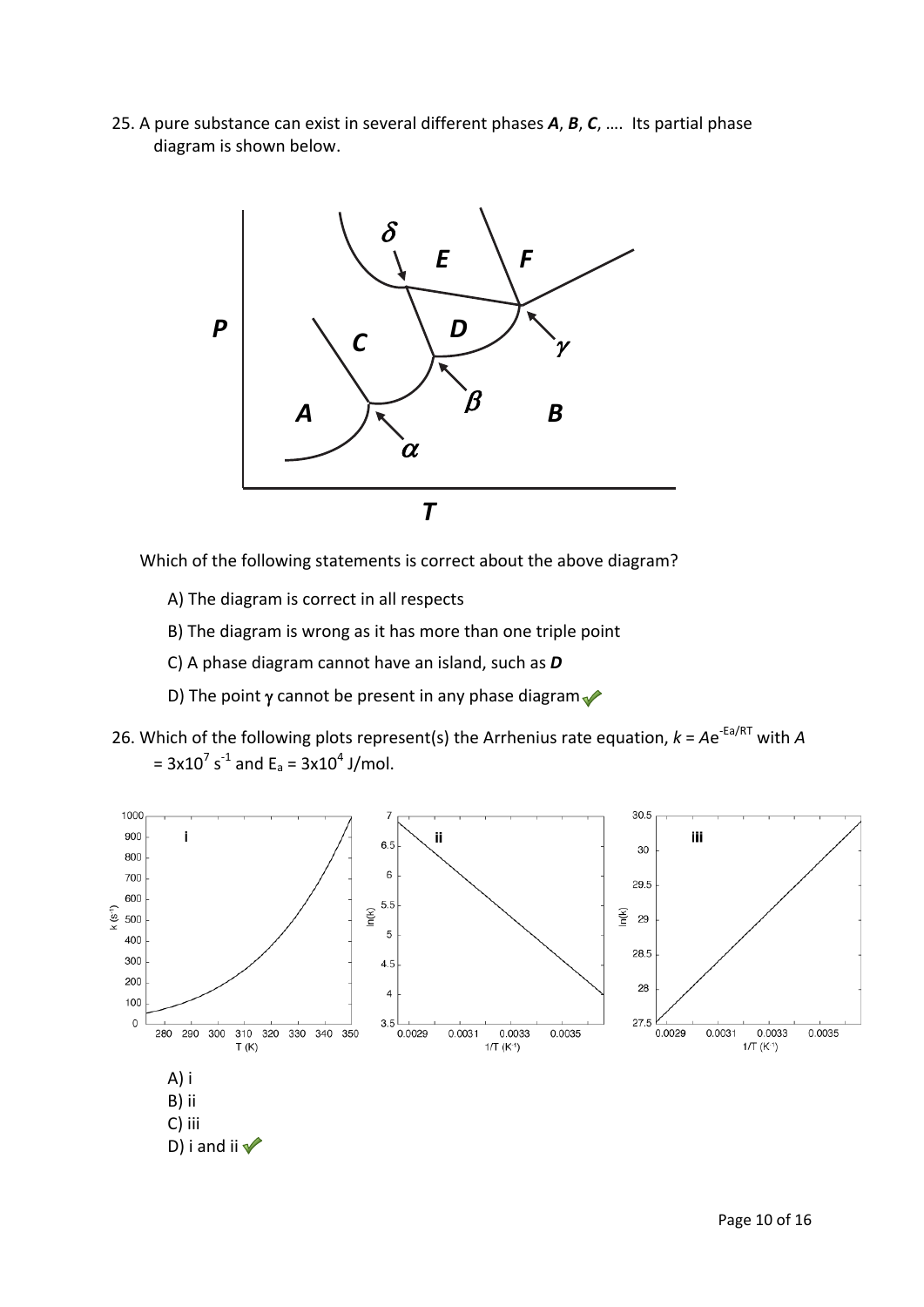27. Predict the product for the following sugar functionalization reaction:



28. Molecular knots have been observed in DNA and proteins. Although synthetically challenging, a few purely organic molecular knots have also been reported in the literature. One such elusive knot is the trefoil knot. An organic trefoil knot was prepared by reacting two structurally distinct components **X** and **Y**. The reaction mixture contained four products as shown in the figure below:



Which spectra will afford distinguishable spectral features for (1) C and D? and (2) E and F?

- A) Circular Dichroism Spectra for C and D;  ${}^{1}$ H-NMR for E and F
- B) <sup>1</sup>H-NMR and <sup>13</sup>C-NMR Spectra for C and D; Circular Dichroism for E and F
- C) Absorbance and Emission spectra for C and D; Circular Dichroism for E and F
- D) Infra‐Red Spectra for C and D; Circular Dichroism for E and F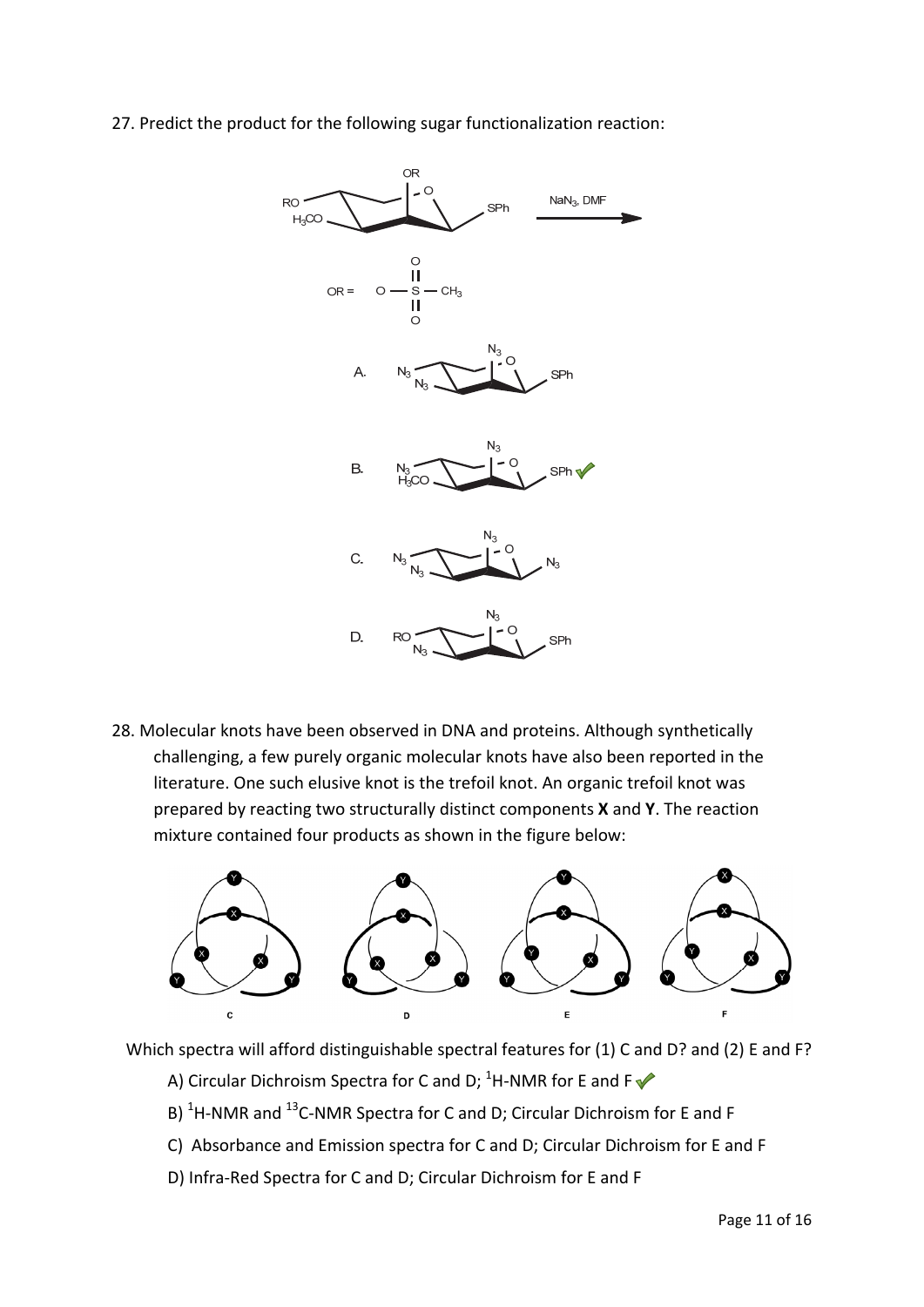29. A magnetic resonance spectrum, recorded using a radiation of frequency 100 MHz, is shown below. What can you say about the nature of this spectrum?



- 
- B) It is a Fourier transform NMR spectrum
- C) It is an ESR spectrum $\blacktriangledown$
- D) None of the above
- 30. Indicate which of the following is/are "acceptable" wave function(s) in quantum mechanics in the range - $\infty < x < +\infty$

i)  $\psi = x$  ii)  $\psi = x^2$  iii)  $\psi = \sin x$  iv)  $\psi = \exp(-x)$  v)  $\psi = \exp(-x^2)$ A) iii and  $v \nless$ B) iv only C) iv and v D) i and iii

- 31. Which of the following statements are true?
	- i) For a harmonic oscillator potential, the spacing between between adjacent energy levels remain constant with increasing the quantum number
	- ii) For a Morse oscillator potential, the spacing between adjacent energy levels increases with increasing the vibrational quantum number.
	- iii) Harmonic oscillators are be used to explain the bond dissociation
	- iv) Morse oscillators can be used to explain the vibration of molecules
		- A) i, ii and iii only
		- B) i and iv only  $\blacktriangledown$
		- C) i, ii and iv only
		- D) i, ii, iii and iv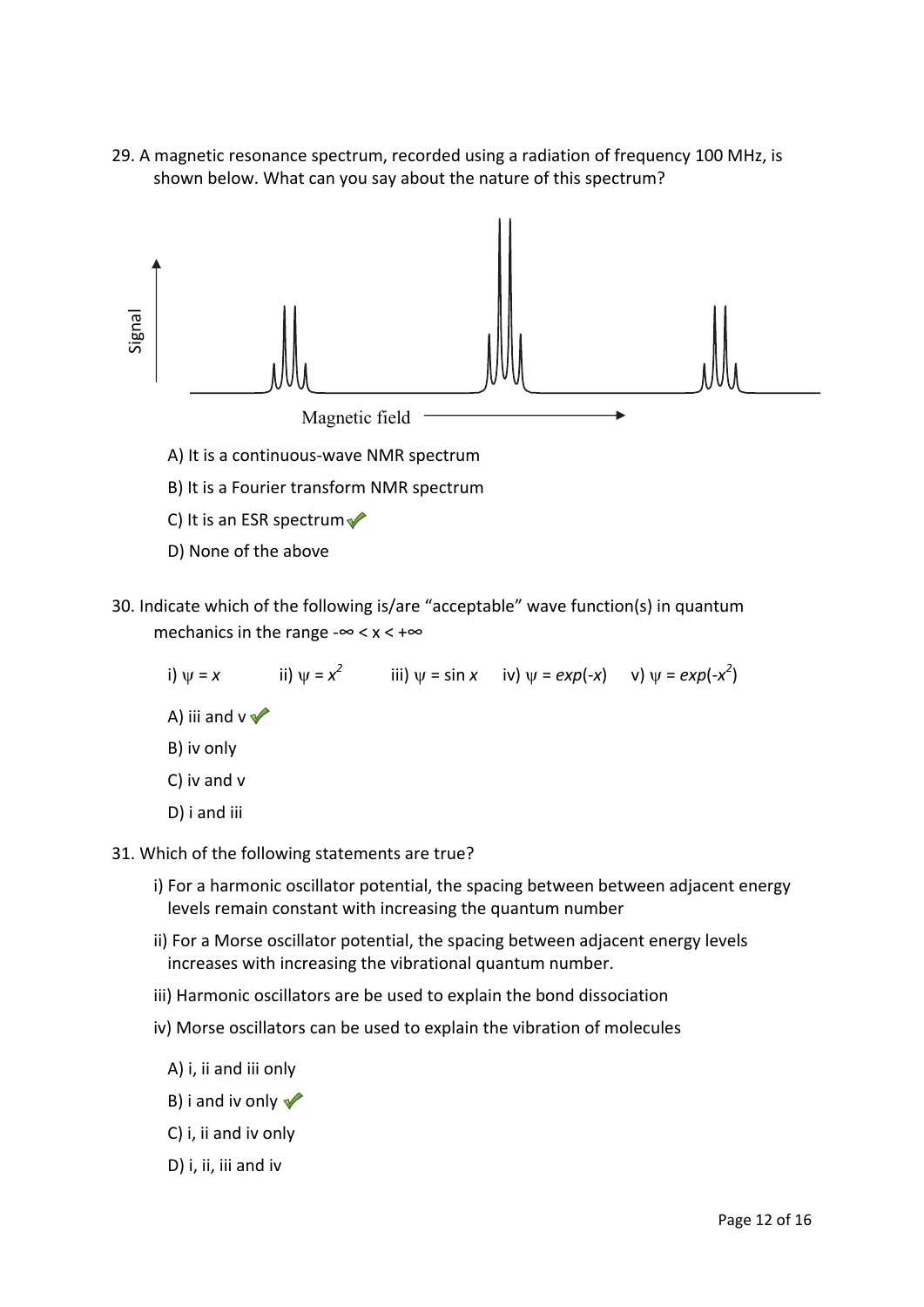32. The restriction enzyme *Alu1* recognizes four DNA base pairs and cuts right in the middle as shown below:

$$
\begin{array}{c}\n\downarrow \\
5' \text{ AGCT 3'} \\
3' \text{ TCGA 5'} \\
\uparrow\n\end{array}
$$

What fragments of DNA do you expect to recover from the reaction mixture if the following DNA sequence

> 5' CGACTAGCTACTGAGCTAAA 3' 3' GCTGATCGATGACTCGATTT 5'

is partially digested with *Alu1*. Partially digested means that the reaction is not allowed to proceed to completion, say only to 50%.

| i)   | 5' CGACTAG 3'<br>3' GCTGATC 5'                              | and |                | 5' CTACTGAGCTAAA 3'<br>3' GATGACTCGATTT 5' |                                |
|------|-------------------------------------------------------------|-----|----------------|--------------------------------------------|--------------------------------|
| ii)  | 5' CGACTAGCTACTGAG 3'<br>3' GCTGATCGATGACTC 5'              |     | and            | 5' CTAAA 3'<br>3' GATTT 5'                 |                                |
| iii) | 5' CGACTAG 3' and 5' CTACTGAG 3'<br>3' GCTGATC 5'           |     | 3' GATGACTC 5' | and                                        | 5' CTAAA 3'<br>$3'$ GATTT $5'$ |
| iv)  | 5' CGACTAGCTACTGAGCTAAA 3'<br>3' GCTGATCGATGACTCGATTT 5'    |     |                |                                            |                                |
|      | A) Only i and ii<br>B) Only I and iii<br>C) Only iii and iv |     |                |                                            |                                |

D) i, ii, iii and iv  $\triangle$ 

33. Which of the following statement(s) is/are true?

- i) The state function  $\Psi(x,t)$  is always equal to a function of time multiplied by a function of the coordinates
- ii) If  $f_1$  and  $f_2$  are eigenfunctions of an operator B, then  $c_1f_1 + c_2f_2$  must always be an eigenfunction of B, where  $c_1$  and  $c_2$  are constants
- iii) The operator L<sup>2</sup> commutes with L<sub>x</sub>+L<sub>y</sub>
	- A) i and ii
	- B) i and iii
	- C) ii and iii
	- D) Only iii  $\sqrt{ }$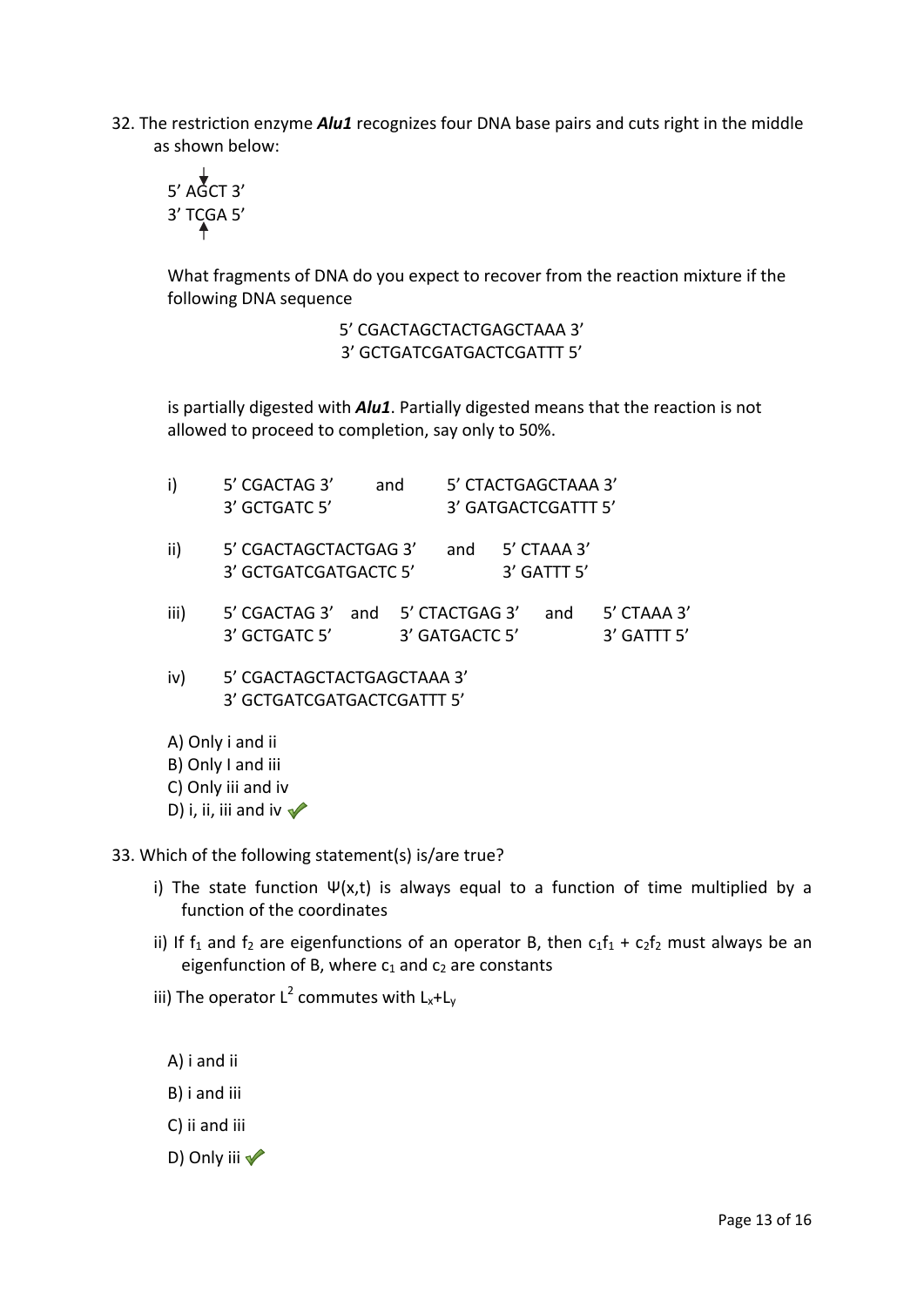34. The electronic absorption spectra of two species *A* and *B* are shown below.



In a solution, these two species are dissolved, and they are moving freely. Using a tunable laser, when the solutuion is excited at  $v_A$ , a single fluorescence band is seen around frequency  $F_1$ . When the laser frequency is changed to  $v_B$ , two fluorescence bands are seen around frequencies *F*<sup>1</sup> and *F*2. Which of the following figures can qualitatively describe the correct relative positions of the frequencies  $v_A$ ,  $v_B$ ,  $F_1$  and  $F_2$ ? The continuous line shows absorption and the dashed line shows fluorescence emission spectra.

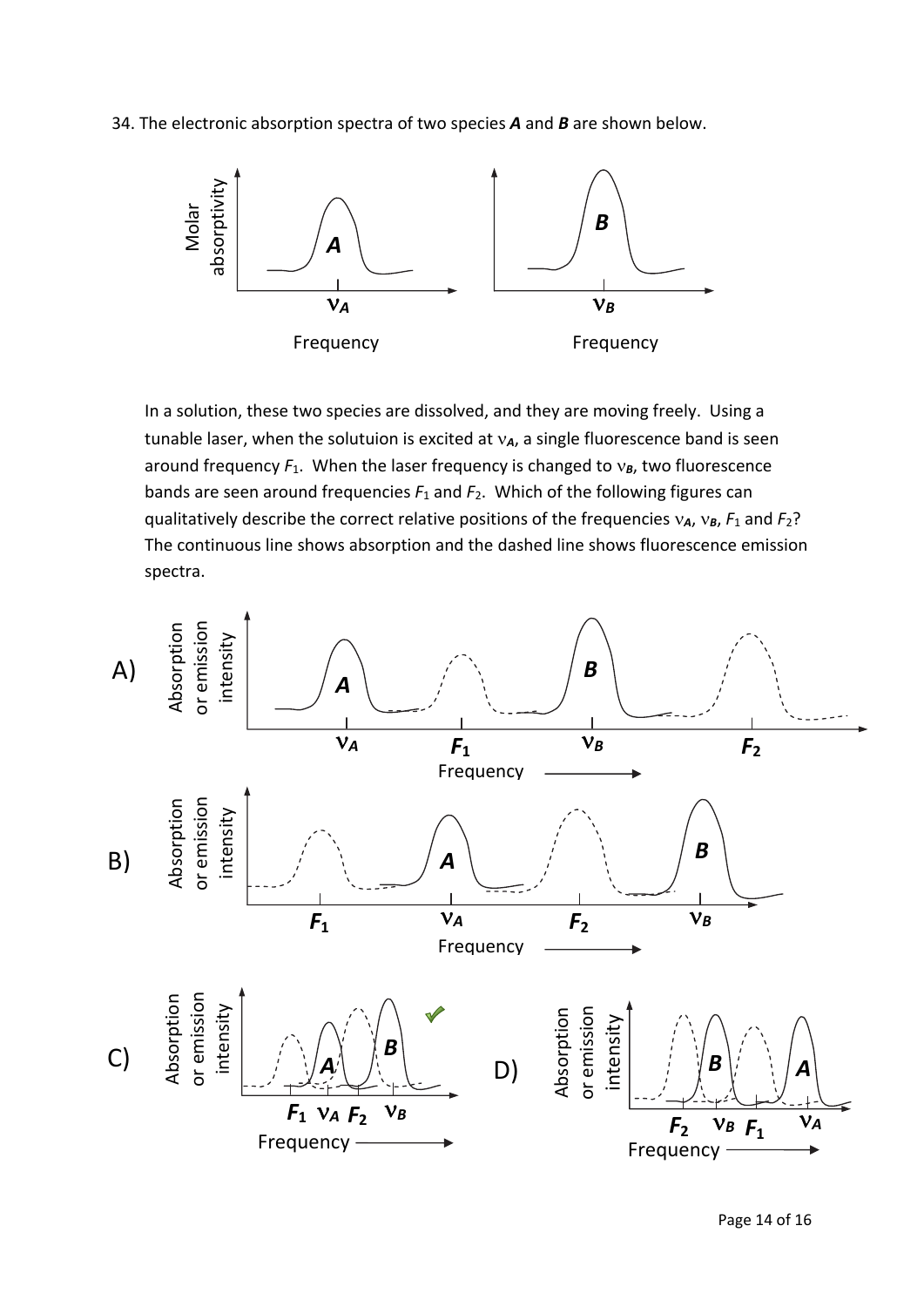- 35. The number of peptide bonds in a protein consisting of a linear chain of 128 amino acids is
	- A)  $127$   $\sqrt{ }$ B) 128
	- C) 129
	- D) None of the above
- 36. In the following setup, two chambers **1** and **2** are enclosed by a thermally insulated material. Chamber **1** contains an ideal gas at 100 atm. Chambers **2** is completely



evacuated. The two chambers are separated by a breakable seal. Before the seal is broken, the temperature of the chamber 1 is  $T_{1, \text{ initial}}$ . Then the seal is broken, and the gas is allowed to rush to chamber **2**. The volume of chamber **2** is 100 times the volume of chamber **1**. When the pressure in the two chambers becomes equal, their respective temperature is  $T_{1, final}$  and  $T_{2, final}$ . Which of the following statements is true?

- A)  $T_{1, final} = T_{2, final} = T_{1, initial}$
- **B)**  $T_{2,\text{final}} = T_{1,\text{final}} < T_{1,\text{initial}}$
- C)  $T_{2, final} < T_{1, initial}$ ,  $T_{1, final} = T_{1, initial}$
- D) Only a very small drop in temperature is expected. So  $T_{1, final}$ ,  $T_{2, final}$  will be approximately equal to  $T_{1, initial}$
- 37. Which of the following statements is TRUE regarding the electrical conductivity of HCl in aqueous solution, HCl as a gas and HCl in benzene?
	- A) All three conduct electricity because HCl is a strong acid
	- B) HCl in aqueous solution only conducts electricity because it is ionized but not HCl gas and HCl in benzene
	- C) HCl in benzene is not conducting because benzene is a non‐polar solvent and but HCl gas and HCl in aqueous solution conduct electricity
	- D) HCl in aqueous solution and HCl in benzene are conducting because they are solutions but not HCl gas